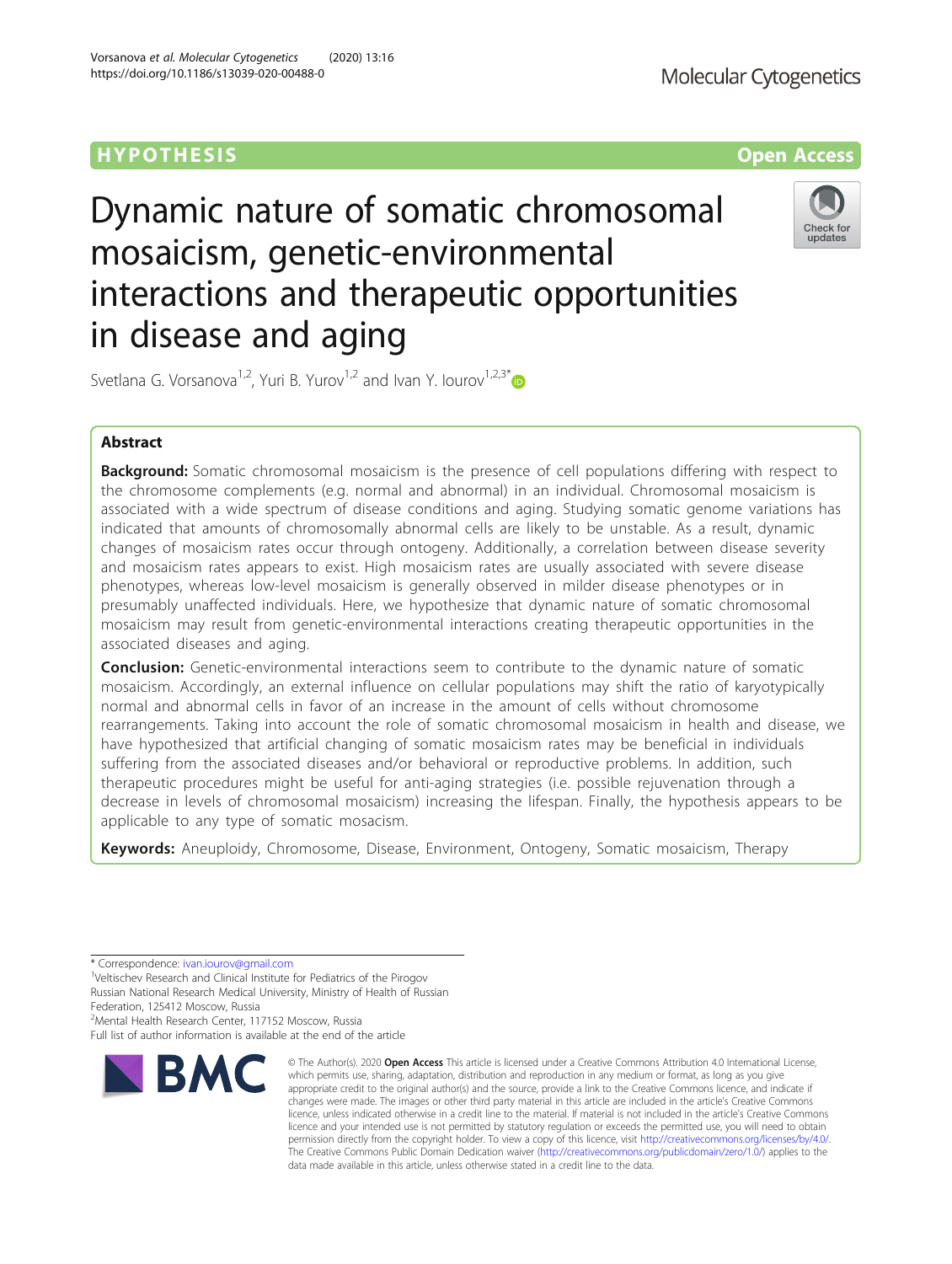Πάντα χωρε κα ο ν μένει (Everything flows and nothing stays) Heraclitus of Ephesus

Somatic chromosomal mosaicism is the presence of chromosomally distinct cellular populations in an individual. This type of intercellular genomic variations is commonly associated with a wide spectrum of genetic diseases ranging from chromosomal syndromes to complex disorders. Furthermore, somatic chromosomal mosaicism is a risk factor for cancer and reproductive problems [[1](#page-3-0)–[7\]](#page-3-0). Increases and decreases in numbers of cells with abnormal karyoptypes are systematically observed in humans through ontogeny (i.e. from zygote to death). The dynamic fluctuations in mosaicism rates have been suggested to be a mechanism for intrauterine control of cell numbers and for aging  $[8-11]$  $[8-11]$  $[8-11]$  $[8-11]$  $[8-11]$ . It is noteworthy that mosaicism rates may change due to genetic-environmental interactions [[12,](#page-4-0) [13](#page-4-0)]. Alternatively, mosaic individuals may demonstrate a reversion to normal of inherited mutations [[14,](#page-4-0) [15\]](#page-4-0). Moreover, a number of techniques for artificial changing of mosaicism levels appear to exist (e.g. CRISPR/Cas9-mediated genome editing) [\[16](#page-4-0)]. Additionally, there is a line of evidences for a kind of self-correction of chromosome abnormalities (decrease of mosaicism rates) in early mammalian development [[17](#page-4-0)–[19\]](#page-4-0). Taking into account these features of somatic mosaicism, we have hypothesized that dynamic changes in rates of chromosomal mosaicism mediated by genetic-environmental interactions are able to deliver therapeutic opportunities in disease and aging.

Almost all types of chromosomal abnormalities (aneuploidy/polyploidy, structural rearrangements, supernumerary marker chromosomes) are able to be mosaic [[7,](#page-3-0) [20](#page-4-0)–[23](#page-4-0)]. Despite the formation mechanisms (i.e. zygotic or self-correction of chromosomal abnormalities versus post-zygotic or somatic mutagenesis), mosaic chromosomal abnormalities are generally associated with reduced phenotypic penetrance and decreased stability of cellular genomes as compared to regular/non-mosaic ones [[3,](#page-3-0) [7](#page-3-0), [10](#page-4-0)–[13](#page-4-0), [24,](#page-4-0) [25\]](#page-4-0). Somatic chromosomal mosaicism is common in clinical cohorts of patients with neurodevelopmental disabilities and/or congenital anomalies [[7,](#page-3-0) [25](#page-4-0)–[27\]](#page-4-0). Because of ontogenetic ("ontogenomic") variations, mosaic genome variations causing a wide spectrum of disorders require specific approaches to the diagnosis and management including molecular cytogenetic monitoring of ontogenetic changes in mosaicism rates [[28\]](#page-4-0). Actually, a large amount of data acquired through cytogenetic analyses of mosaicism over the last 50 years has indicated less severe phenotypes of chromosomal disorders to be associated with mosaicism, the rates of which are likely to change ontogenetically.

In early ontogeny, somatic variations of the human genome seem to achieve unprecedently high rates (i.e. the amount of chromosomally abnormal cells achieves the "ontogenetic" maximum). The latter stages are associated with a decrease in chromosomal instability (mosaicism) rates, which still remain high [\[9](#page-3-0), [10,](#page-4-0) [29](#page-4-0), [30\]](#page-4-0). In parallel, chromosomal mosaicism/instability confines to either extraembryonic or embryonic tissues (i.e. chromosomal mosaicism confined to placenta or fetal brain, re-spectively) [[31](#page-4-0)–[34](#page-4-0)]. The consequences of these intercellular genomic variations may be devastative at later developmental stages [\[35](#page-4-0), [36](#page-4-0)]. For instance, high rates of chromosomal mosaicism are associated with  $\sim$  $1/4$  of spontaneous abortions in the first trimester  $\sqrt{37}$  $\sqrt{37}$  $\sqrt{37}$ – [39\]](#page-4-0). On the other hand, lower rates of chromosomal mosaicism and instability are able to contribute to postnatal morbidity being causative per se or being an element of pathogenic cascades in complex diseases [\[3](#page-3-0), [7](#page-3-0), [40\]](#page-4-0). In the latter scenario (i.e. mosaicism is an element of a pathogenic cascade), chromosomal mosaicism and instability are more likely to result from altered programmed cell death and/or failed cellular selection/ clearance through gestation [[9,](#page-3-0) [10,](#page-4-0) [33](#page-4-0)–[35](#page-4-0)]. These alterations seem to be common mechanisms for complex diseases mediated by genetic (chromosomal/genomic) instabilities.

There is a strong evidence that somatic chromosomal mosaicism and instability contributes to the pathogenesis of brain diseases [[21,](#page-4-0) [41](#page-4-0)–[45](#page-4-0)]. Chromosomal mosaicism has been systematically observed in autistic individuals [[5,](#page-3-0) [7,](#page-3-0) [46,](#page-4-0) [47\]](#page-4-0). In schizophrenia, the diseased brain exhibits tissue-specific mosaicism manifested as aneuploidy and specific copy number variations [[48](#page-4-0)–[52](#page-4-0)]. Neurodegeneration has been found to be mediated by somatic aneuploidy and chromosomal instability confined to degenerating brain areas [[44,](#page-4-0) [53](#page-4-0)–[55\]](#page-4-0). More precisely, Alzheimer's disease has been associated with brain-specific genomic/chromosomal instability (e.g. aneuploidy), which is integrated into the pathogenetic cascade of this devastating disease [[56](#page-5-0)–[62](#page-5-0)]. In addition, molecular (neuro)cytogenetic analyses of this late onset neurodegenerative disease have demonstrated that pathological aging is likely to be mediated by mosaic aneuploidy and chromosome instability in humans  $[63 [63 [63-$ [65\]](#page-5-0). For more details, see reviews: [\[12](#page-4-0), [21](#page-4-0), [41](#page-4-0)–[43,](#page-4-0) [45](#page-4-0), [66\]](#page-5-0). Behavioral variability and post-traumatic stress disorders are likely to be mediated by genomic/chromosomal instability and somatic mosaicism, as well [[67](#page-5-0), [68](#page-5-0)]. Here, it is important to note that changes of cell proportions are hypothesized to determine the dynamics of behavioral variability (i.e. an increase of abnormal cell numbers may lead to more severe behavioral problems, whereas a decrease of abnormal cell numbers is likely to diminish the severity of behavioral problems) [\[68](#page-5-0)].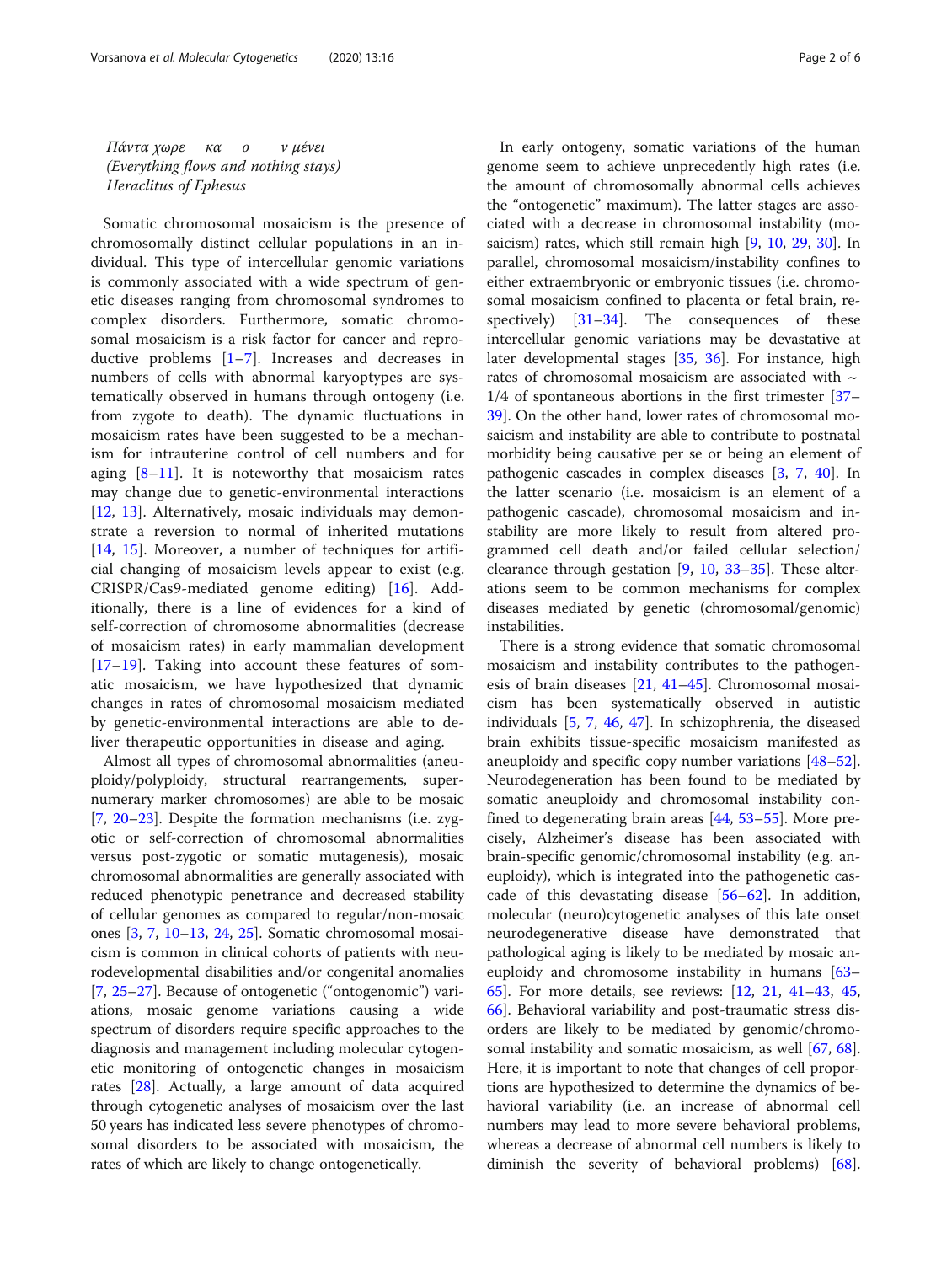Finally, reproductive problems have long been associated with chromosomal mosaicism, affecting either fetuses or individuals experiencing reproductive failure [\[4,](#page-3-0) [9](#page-3-0), [20](#page-4-0), [22,](#page-4-0) [35](#page-4-0)–[39](#page-4-0)]. In total, studying brain diseases in the context of somatic mosaicism suggests that intercellular genetic heterogeneity (chromosomal heterogeneity) is a mechanism for central nervous system dysfunction and the dynamic nature determines the phenotypic outcome. Additionally, empirical and theoretical observations show that a correlation between changes in mosaicism levels and phenotypic manifestations does exist.

Another picturesque example of somatic mosaicism's impact on human homeostasis is aging. Dynamic changes of mosaicism rates produced by the accumulation of somatic mutations (i.e. aneuploidy) seem to be an important cytogenetic mechanism for human aging [\[69](#page-5-0)–[71](#page-5-0)]. Cytogenetic and cytogenomic studies of normal and pathological aging consistently demonstrate an increase in rates of chromosomal mo-saicism and instability in relation to age [[10,](#page-4-0) [55](#page-4-0), [63](#page-5-0), [64,](#page-5-0) [70\]](#page-5-0). Since 60s, the latest ontogenetic stages have been associated with higher rates of chromosomal mosaicism and instability [[7](#page-3-0), [8](#page-3-0), [11](#page-4-0)]. Thus, these data allow to hypothesize that external inhibition of agedependent chromosome instability and a decrease of somatic chromosomal mosaicism rates might be an opportunity for anti-aging therapeutic interventions [[10,](#page-4-0) [70](#page-5-0)]. Furthermore, somatic cancer-associated mutations commonly occur in aged human tissues of presumably healthy individuals [\[72](#page-5-0)]. It is not surprising inasmuch as chromosomal mosaicism and instabilities are risk factors for cancers [[73](#page-5-0), [74](#page-5-0)]. In general, aging-related diseases are commonly mediated by chromosomal instability and/or mosaic aneuploidy [[7,](#page-3-0) [41](#page-4-0), [44,](#page-4-0) [45](#page-4-0), [55,](#page-4-0) [75](#page-5-0)–[77](#page-5-0)]. The results of molecular genetic studies of aging correlate with observations on mutation load contribution to limiting/ shortening the lifespan [[78,](#page-5-0) [79](#page-5-0)]. Additionally, there are evidences that inhibiting chromosome instability might underlie successful anti-aging strategies [\[80](#page-5-0)]. Thus, genetic instability at chromosomal level involved in human aging and/or lifespan shortening is an intriguing target for lifespan-extension and antiaging interventions.

Genetic-environmental interactions play an important role in generating chromosome instability and, probably, somatic chromosomal mosaicism [\[12](#page-4-0), [13](#page-4-0), [44\]](#page-4-0). It is highly likely that environmental triggers are able to stimulate or to inhibit genome/chromosome instability [\[7](#page-3-0), [12,](#page-4-0) [13\]](#page-4-0). Here, it is to mention that a cellular genome may demonstrate a kind of a selfcorrection resulting in a corrected/normal genomes in daughter cells [[14,](#page-4-0) [15](#page-4-0), [17,](#page-4-0) [18](#page-4-0)]. Consequently, one can suggest the cellular genome has high self-correctional

potential. Alternatively, somatic mosaicism is able to be a stress response or cellular adaptation to adverse environmental effects [[13,](#page-4-0) [40\]](#page-4-0). Moreover, actual technologies of in vivo correction of cellular genomes have the intrinsic potential for becoming more safe and efficient in forthcoming future [[16,](#page-4-0) [80\]](#page-5-0). Therefore, either special genome editing technologies (e.g. CRISPR/Cas9-mediated methods) or stimulated genetic-environmental interactions (i.e. medication, life style, diet, (anti-)stress etc.) are able to decrease levels of chromosomal mosaicism/instability. According to our hypothesis, these opportunities might be used for decreasing the risks for complex diseases/ conditions, improving the dynamics of genetic diseases caused by mosaicism, increasing the lifespan, and rejuvenating. Disease progression in cancers and neurodegenerative diseases is able to be slowed down by therapeutic interventions decreasing the levels of chromosomal mosaicism/instability. Similarly, such interventions could decrease the risk for complex diseases, cancer, reproductive and behavioral problems. Figure [1](#page-3-0) illustrates schematically the outcome of such interventions.

In the postgenomic era, cytogenomic/cytogenetic analysis is required to uncover complemented molecular and cellular pathways to a disease and therapeutic interventions. Chromosome-oriented postgenomic studies are able to provide new understanding how genomic variations produce the phenotype at saupramolecular or nuclear level and what can be done to diminish the effect of causative mutations. The latter may be achieved by either correcting the pathways altered by chromosome abnormalities/instability or decreasing the number of cells carrying the mutations  $[81-84]$  $[81-84]$  $[81-84]$  $[81-84]$  $[81-84]$ . Since cancers are one of the most intriguing models for somatic mutagenesis, a number of the theoretical and empirical (oncocytogenetic) observations may contribute to our hypothesis. Taking into account that both clonal and nonclonal chromosomal aberrations (mosaic chromosome aberrations) are involved in cancers, changes in mosaicism rates for decreasing cancer risks (as suggested in Fig. [1](#page-3-0).3) might be complicated  $[84, 85]$  $[84, 85]$  $[84, 85]$  $[84, 85]$ . Depending on cancer phase, specific strategies for decreasing mosacism rates are to be developed. Furthermore, mosaicism has recently been suggested to be beneficial in some cancer cell populations ("trade-off" of cellular adaptation)  $[86]$  $[86]$ . In this instance, there is a need to develop approaches to differ between "beneficial" and "nonbeneficial" mosaicism in cancers. In general, it is to conclude that therapeutic strategies to manage mosaicism rates should be personalized.

The results of studying the dynamic nature of somatic mosaicism and genetic-environmental interactions are relevant to a wide spectrum of biomedical fields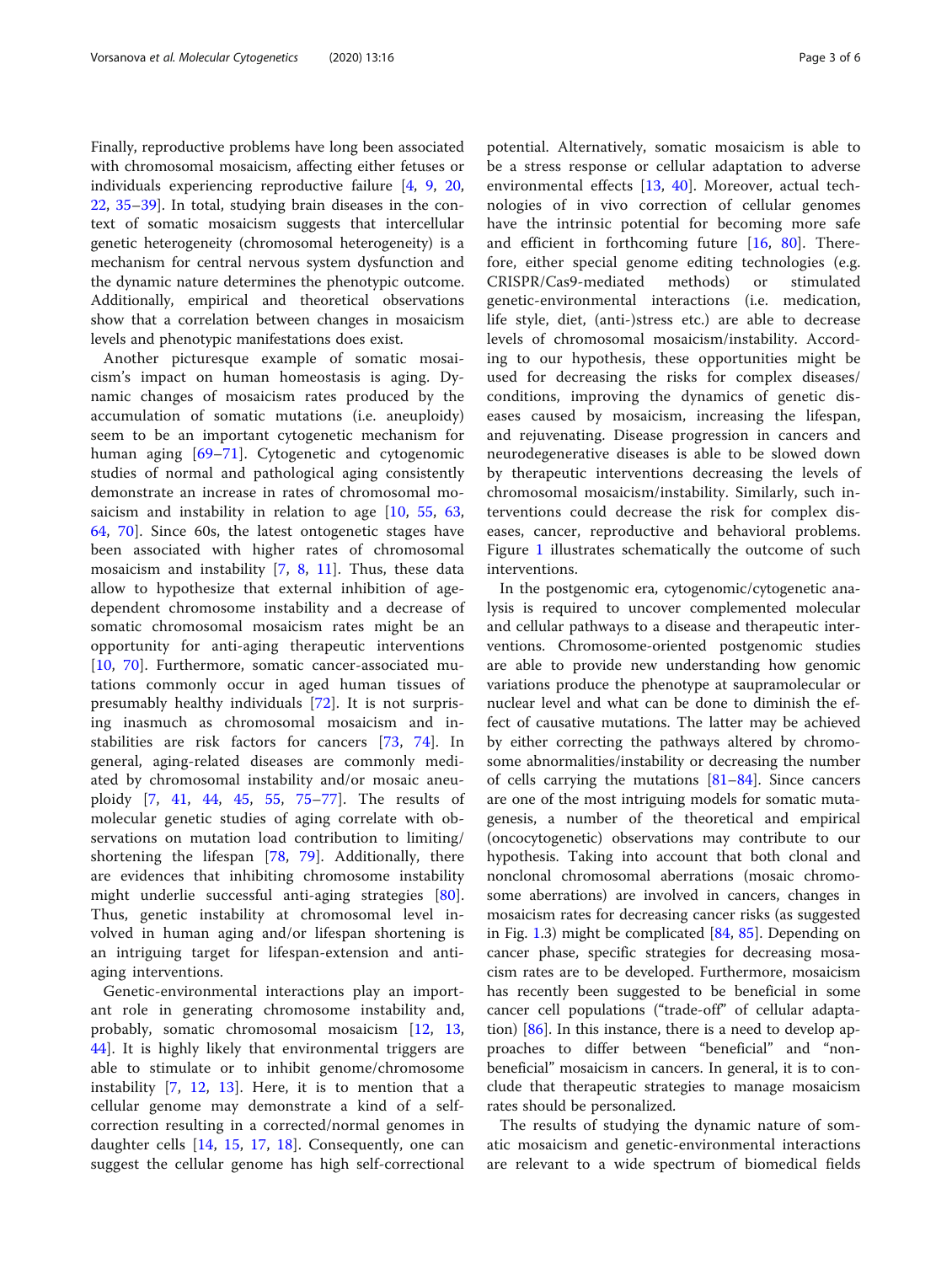<span id="page-3-0"></span>

Fig. 1 Biomedical issues of the hypothesis. When mosaicism is detected, therapeutic interventions might be applied to decrease the level of the mosaicism (green arrows). Otherwise, the level of mosaicism is more likely to increase (red arrows) through the interaction of unstable cellular genomes with the environment. Thus, a disease associated with somatic (chromosomal) mosaicism would exhibit accelerated progression without the interventions (i.e. the increase of mosaicism level) in contrast to slow progression resulted from therapeutic interventions aimed at the decrease in mosaicism level (1). Somatic mosaicism may be an important element of pathogenic cascade in complex diseases; the increase of mosaicism level is likely to increase the risk for these diseases, whereas the decrease of mosaicism level is likely to decrease the risk for these diseases (2). Similarly, the risk of cancer (3) and reproductive risks (4) might correlate with changing of mosaicism levels. According to a previous cytogenomic hypothesis [[68](#page-5-0)], the severity of behavioral problems is able to be modulated by changing in levels of somatic mosaicism as depicted in (5). Since aging is mediated by the accumulation of somatic mutation (i.e. the increase of mosaicism level) [\[63,](#page-5-0) [69](#page-5-0)–[74\]](#page-5-0), it is highly likely that therapeutic interventions aimed at the decrease of mosaicism level might cause rejuvenation (6). Finally, taking into account (1–6), we hypothesize that the increase of mosaicism level is associated with decreased lifespan whereas the interventions aimed at the decrease of mosaicism level might increase the lifespan. \* — mosaicism level detected in an individual during molecular (cytogenetic) analysis

(Fig. 1). The development of efficient procedures providing the decrease in levels of somatic genetic instability (chromosomal mosaicism/instability) would certainly be a breakthrough in modern biomedical science. To this end, it appears that our hypothesis is applicable to all the types of somatic mosaicism.

## Acknowledgments

Our communication is dedicated to Dr. Ilia V. Soloviev.

## Authors' contributions

All authors developed the hypothesis. IYI wrote the manuscript. All authors have read and approved the final manuscript.

## Funding

The research of professors SG Vorsanova and IY Iourov is partially funded by RFBR and CITMA according to the research project No. 18–515-34005. Prof. SG Vorsanova is supported by the Government Assignment of the Russian Ministry of Health, Assignment no. AAAA-A18–118051590122-7. Prof. IY Iourov is supported by the Government Assignment of the Russian Ministry of Science and Higher Education, Assignment no. AAAA-A19–119040490101-6.

## Availability of data and materials

not applicable.

Ethics approval and consent to participate not applicable.

## Consent for publication

not applicable.

## Competing interests

The authors declare that they have no competing interests.

### Author details

<sup>1</sup>Veltischev Research and Clinical Institute for Pediatrics of the Pirogov Russian National Research Medical University, Ministry of Health of Russian Federation, 125412 Moscow, Russia. <sup>2</sup>Mental Health Research Center, 117152 Moscow, Russia. <sup>3</sup> Department of Medical Biological Disciplines, Belgorod State University, 308015 Belgorod, Russia.

## Received: 4 March 2020 Accepted: 24 April 2020 Published online: 07 May 2020

## References

- 1. Hall JG. Review and hypotheses: somatic mosaicism: observations related to clinical genetics. Am J Hum Genet. 1988;43(4):355–63.
- 2. Gottlieb B, Beitel LK, Trifiro MA. Somatic mosaicism and variable expressivity. Trends Genet. 2001;17(2):79–82.
- 3. Iourov IY, Vorsanova SG, Yurov YB. Chromosomal mosaicism goes global. Mol Cytogenet. 2008;1:26.
- 4. Iourov IY, Vorsanova SG, Yurov YB. Somatic genome variations in health and disease. Curr Genomics. 2010;11(6):387–96.
- 5. Biesecker LG, Spinner NB. A genomic view of mosaicism and human disease. Nat Rev Genet. 2013;14(5):307–20.
- 6. Campbell IM, Shaw CA, Stankiewicz P, Lupski JR. Somatic mosaicism: implications for disease and transmission genetics. Trends Genet. 2015;31(7): 382–92.
- 7. Iourov IY, Vorsanova SG, Yurov YB, Kutsev SI. Ontogenetic and pathogenetic views on somatic chromosomal mosaicism. Genes (Basel). 2019;10(5):E379.
- 8. Jacobs PA, Court Brown WM, Doll R. Distribution of human chromosome counts in relation to age. Nature. 1961;191:1178–80.
- 9. Robberecht C, Vanneste E, Pexsters A, D'Hooghe T, Voet T, Vermeesch JR. Somatic genomic variations in early human prenatal development. Curr Genomics. 2010;11(6):397–401.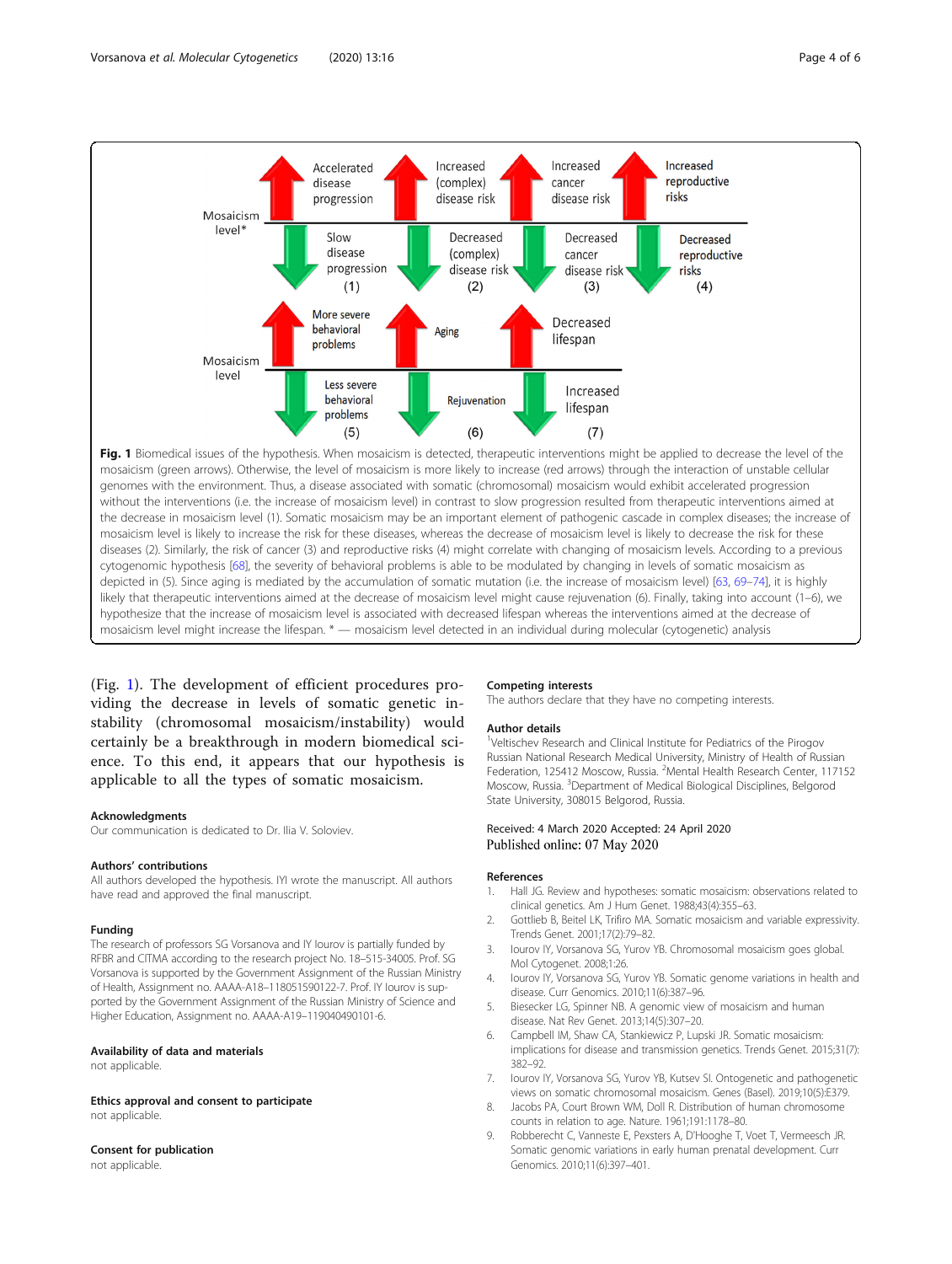- <span id="page-4-0"></span>10. Yurov YB, Vorsanova SG, Iourov IY. Ontogenetic variation of the human genome. Curr Genomics. 2010;11(6):420–5.
- 11. Zhang L, Dong X, Lee M, Maslov AY, Wang T, Vijg J. Single-cell wholegenome sequencing reveals the functional landscape of somatic mutations in B lymphocytes across the human lifespan. Proc Natl Acad Sci U S A. 2019; 116(18):9014–9.
- 12. Iourov IY, Vorsanova SG, Yurov YB. Somatic cell genomics of brain disorders: a new opportunity to clarify genetic-environmental interactions. Cytogenet Genome Res. 2013;139(3):181–8.
- 13. Heng HH, Regan S, Christine JY. Genotype, environment, and evolutionary mechanism of diseases. Environ Dis. 2016;1(1):14–23.
- 14. Hirschhorn R. In vivo reversion to normal of inherited mutations in humans. J Med Genet. 2003;40(10):721–8.
- 15. Davis BR, Candotti F. Genetics. Mosaicism switch or spectrum? Science. 2010;330(6000):46–7.
- 16. Mehravar M, Shirazi A, Nazari M, Banan M. Mosaicism in CRISPR/Cas9 mediated genome editing. Dev Biol. 2019;445(2):156–62.
- 17. Li LB, Chang KH, Wang PR, Hirata RK, Papayannopoulou T, Russell DW. Trisomy correction in Down syndrome induced pluripotent stem cells. Cell Stem Cell. 2012;11(5):615–9.
- 18. Bazrgar M, Gourabi H, Valojerdi MR, Yazdi PE, Baharvand H. Self-correction of chromosomal abnormalities in human preimplantation embryos and embryonic stem cells. Stem Cells Dev. 2013;22(17):2449–56.
- 19. Bolton H, Graham SJL, Van der Aa N, Kumar P, Theunis K, Fernandez Gallardo E, Voet T, Zernicka-Goetz M. Mouse model of chromosome mosaicism reveals lineage-specific depletion of aneuploid cells and normal developmental potential. Nat Commun. 2016;7:11165.
- 20. Schinzel A. Catalogue of unbalanced chromosome aberrations in man: Walter de Gruyter; 2001.
- 21. Iourov IY, Vorsanova SG, Yurov YB. Chromosomal variation in mammalian neuronal cells: known facts and attractive hypotheses. Int Rev Cytol. 2006; 249:143–91.
- 22. Liehr T, Al-Rikabi A. Mosaicism: reason for normal phenotypes in carriers of small supernumerary marker chromosomes with known adverse outcome. Syst Rev Front Genet. 2019;10:1131.
- 23. Liehr T, Liehr LB. An update on small supernumerary marker chromosomes (sSMC). Res Results Biomedicine. 2019;5(2):4–6.
- 24. Hassold T, Hunt P. To err (meiotically) is human: the genesis of human aneuploidy. Nat Rev Genet. 2001;2(4):280–91.
- 25. Iourov IY, Vorsanova SG, Yurov YB. Intercellular genomic (chromosomal) variations resulting in somatic mosaicism: mechanisms and consequences. Curr Genomics. 2006;7(7):435–46.
- 26. Campbell IM, Stewart JR, James RA, Lupski JR, Stankiewicz P, Olofsson P, Shaw CA. Parent of origin, mosaicism, and recurrence risk: probabilistic modeling explains the broken symmetry of transmission genetics. Am J Hum Genet. 2014;95(4):345–59.
- 27. Graham EJ, Vermeulen M, Vardarajan B, Bennett D, De Jager P, Pearse RV 2nd, Young-Pearse TL, Mostafavi S. Somatic mosaicism of sex chromosomes in the blood and brain. Brain Res. 2019;1721:146345.
- 28. Vorsanova SG, Yurov YB, Soloviev IV, Iourov IY. Molecular cytogenetic diagnosis and somatic genome variations. Curr Genomics. 2010;11(6):440–6.
- 29. Rohrback S, Siddoway B, Liu CS, Chun J. Genomic mosaicism in the developing and adult brain. Dev Neurobiol. 2018;78(11):1026–48.
- 30. Vanneste E, Voet T, Le Caignec C, Ampe M, Konings P, Melotte C, Debrock S, Amyere M, Vikkula M, Schuit F, Fryns JP, Verbeke G, D'Hooghe T, Moreau Y, Vermeesch JR. Chromosome instability is common in human cleavagestage embryos. Nat Med. 2009;15(5):577–83 s.
- 31. Kalousek DK, Vekemans M. Confined placental mosaicism. J Med Genet. 1996;33(7):529–33.
- 32. Weier JF, Weier HU, Jung CJ, Gormley M, Zhou Y, Chu LW, Genbacev O, Wright AA, Fisher SJ. Human cytotrophoblasts acquire aneuploidies as they differentiate to an invasive phenotype. Dev Biol. 2005;279(2): 420–32.
- 33. Yurov YB, Iourov IY, Monakhov VV, Soloviev IV, Vostrikov VM, Vorsanova SG. The variation of aneuploidy frequency in the developing and adult human brain revealed by an interphase FISH study. J Histochem Cytochem. 2005; 53(3):385–90.
- 34. Yurov YB, Iourov IY, Vorsanova SG, Liehr T, Kolotii AD, Kutsev SI, Pellestor F, Beresheva AK, Demidova IA, Kravets VS, Monakhov VV, Soloviev IV. Aneuploidy and confined chromosomal mosaicism in the developing human brain. PLoS One. 2007;2(6):e558.
- 35. Taylor TH, Gitlin SA, Patrick JL, Crain JL, Wilson JM, Griffin DK. The origin, mechanisms, incidence and clinical consequences of chromosomal mosaicism in humans. Hum Reprod Update. 2014;20(4):571–81.
- 36. Daughtry BL, Chavez SL. Chromosomal instability in mammalian preimplantation embryos: potential causes, detection methods, and clinical consequences. Cell Tissue Res. 2016;363(1):201–25.
- 37. Vorsanova SG, Kolotii AD, Iourov IY, Monakhov VV, Kirillova EA, Soloviev IV, Yurov YB. Evidence for high frequency of chromosomal mosaicism in spontaneous abortions revealed by interphase FISH analysis. J Histochem Cytochem. 2005;53(3):375–80.
- 38. Vorsanova SG, Iourov IY, Kolotii AD, Beresheva AK, Demidova IA, Kurinnaia OS, Kravets VS, Monakhov VV, Soloviev IV, Yurov YB. Chromosomal mosaicism in spontaneous abortions: analysis of 650 cases. Russ J Genet. 2010;46(10):1197–200.
- 39. van den Berg MM, van Maarle MC, van Wely M, Goddijn M. Genetics of early miscarriage. Biochim Biophys Acta. 2012;1822(12):1951–9.
- 40. Horne SD, Chowdhury SK, Heng HH. Stress, genomic adaptation, and the evolutionary trade-off. Front Genet. 2014;5:92.
- 41. Arendt T, Mosch B, Morawski M. Neuronal aneuploidy in health and disease: a cytomic approach to understand the molecular individuality of neurons. Int J Mol Sci. 2009;10(4):1609–27.
- 42. Bushman DM, Chun J. The genomically mosaic brain: aneuploidy and more in neural diversity and disease. Semin Cell Dev Biol. 2013;24(4):357–69.
- 43. Iourov IY, Vorsanova SG, Yurov YB. Single cell genomics of the brain: focus on neuronal diversity and neuropsychiatric diseases. Curr Genomics. 2012; 13(6):477–88.
- 44. Yurov YB, Vorsanova SG, Iourov IY. Chromosome instability in the neurodegenerating brain. Front Genet. 2019;10:892.
- 45. Potter H, Chial HJ, Caneus J, Elos M, Elder N, Borysov S, Granic A. Chromosome instability and mosaic aneuploidy in neurodegenerative and neurodevelopmental disorders. Front Genet. 2019;10:1092.
- 46. Yurov YB, Vorsanova SG, Iourov IY, Demidova IA, Beresheva AK, Kravetz VS, Monakhov VV, Kolotii AD, Voinova-Ulas VY, Gorbachevskaya NL. Unexplained autism is frequently associated with low-level mosaic aneuploidy. J Med Genet. 2007;44(8):521–5.
- 47. Hochstenbach R, Buizer-Voskamp JE, Vorstman JA, Ophoff RA. Genome arrays for the detection of copy number variations in idiopathic mental retardation, idiopathic generalized epilepsy and neuropsychiatric disorders: lessons for diagnostic workflow and research. Cytogenet Genome Res. 2011; 135(3–4):174–202.
- 48. Yurov YB, Vostrikov VM, Vorsanova SG, Monakhov VV, Iourov IY. Multicolor fluorescent in situ hybridization on post-mortem brain in schizophrenia as an approach for identification of low-level chromosomal aneuploidy in neuropsychiatric diseases. Brain and Development. 2001;23(Suppl 1):S186–90.
- 49. Yurov YB, Iourov IY, Vorsanova SG, Demidova IA, Kravetz VS, Beresheva AK, Kolotii AD, Monakchov VV, Uranova NA, Vostrikov VM, Soloviev IV, Liehr T. The schizophrenia brain exhibits low-level aneuploidy involving chromosome 1. Schizophr Res. 2008;98(1–3):139–47.
- 50. Sakai M, Watanabe Y, Someya T, Araki K, Shibuya M, Niizato K, Oshima K, Kunii Y, Yabe H, Matsumoto J, Wada A, Hino M, Hashimoto T, Hishimoto A, Kitamura N, Iritani S, Shirakawa O, Maeda K, Miyashita A, Niwa S, Takahashi H, Kakita A, Kuwano R, Nawa H. Assessment of copy number variations in the brain genome of schizophrenia patients. Mol Cytogenet. 2015;8:46.
- 51. Yurov YB, Vorsanova SG, Demidova IA, Kravets VS, Vostrikov VM, Soloviev IV, Uranova NA, Iourov IY. Genomic instability in the brain: chromosomal mosaicism in schizophrenia. Zh Nevrol Psikhiatr Im S S Korsakova. 2016; 116(11):86–91.
- 52. Yurov YB, Vorsanova SG, Demidova IA, Kolotii AD, Soloviev IV, Iourov IY. Mosaic brain aneuploidy in mental illnesses: an association of low-level post-zygotic aneuploidy with schizophrenia and comorbid psychiatric disorders. Curr Genomics. 2018;19(3):163–72.
- 53. Iourov IY, Vorsanova SG, Liehr T, Kolotii AD, Yurov YB. Increased chromosome instability dramatically disrupts neural genome integrity and mediates cerebellar degeneration in the ataxia-telangiectasia brain. Hum Mol Genet. 2009;18(14):2656–69.
- 54. Leija-Salazar M, Piette C, Proukakis C. Review: somatic mutations in neurodegeneration. Neuropathol Appl Neurobiol. 2018;44(3):267–85.
- 55. Shepherd CE, Yang Y, Halliday GM. Region- and cell-specific aneuploidy in brain aging and neurodegeneration. Neuroscience. 2018;374:326–34.